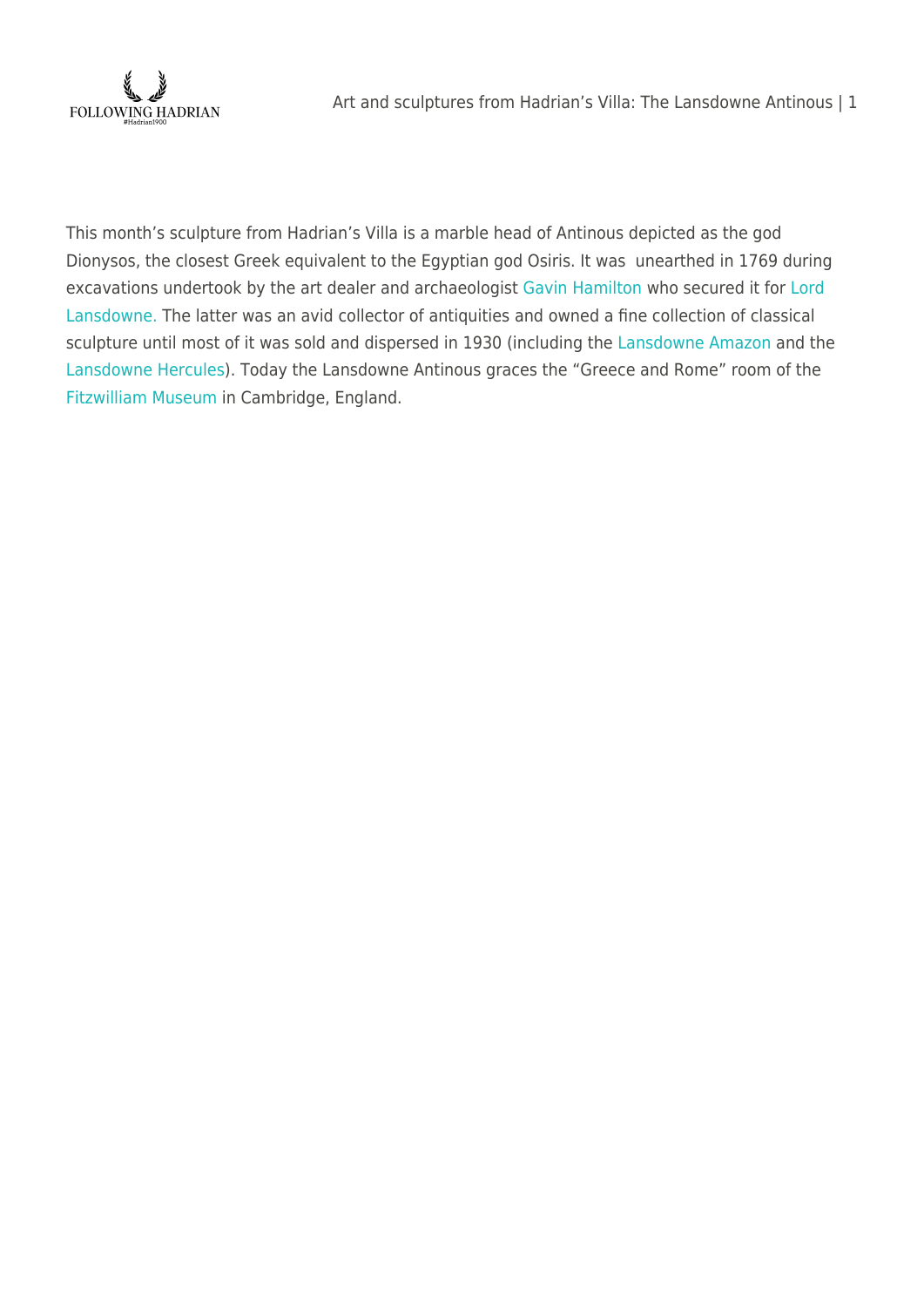

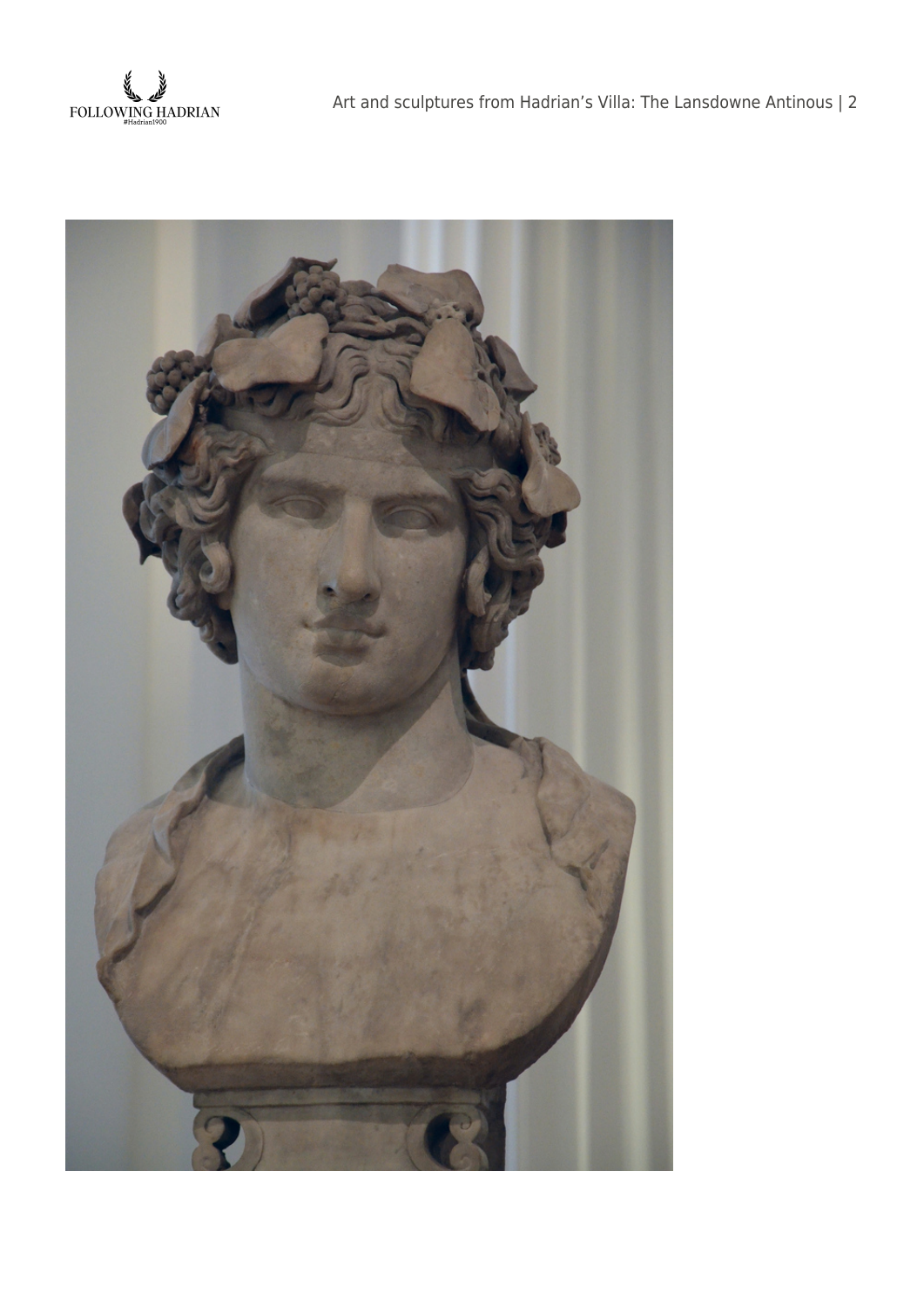

## Marble bust of Antinous portrayed here as the reborn god Dionysus, known as Lansdowne Antinous, found at Hadrian's Villa in 1769, c. AD 130 – 138, Fitzwilliam Museum, Cambridge  $(UK)$

This portrait head of Antinous was once part of an over life-size statue showing Antinous as the Greek god of wine, Dionysos. As was custom of the period, the missing pieces on the Lansdowne Antinous were restored in the 18th century and the head was mounted on a modern bust. The facial restoration included the tip of the nose, the upper lip, part of the ears and part of the chin.



Lansdowne Antinous Fitzwilliam Museum, Cambridge (UK)

Through the elaborate and luxuriant hair runs a wreath of ivy, very much undercut, so that the several leaves are almost detached. The head is also bound with a broad taenia, a ribbon for the hair which passes across the forehead.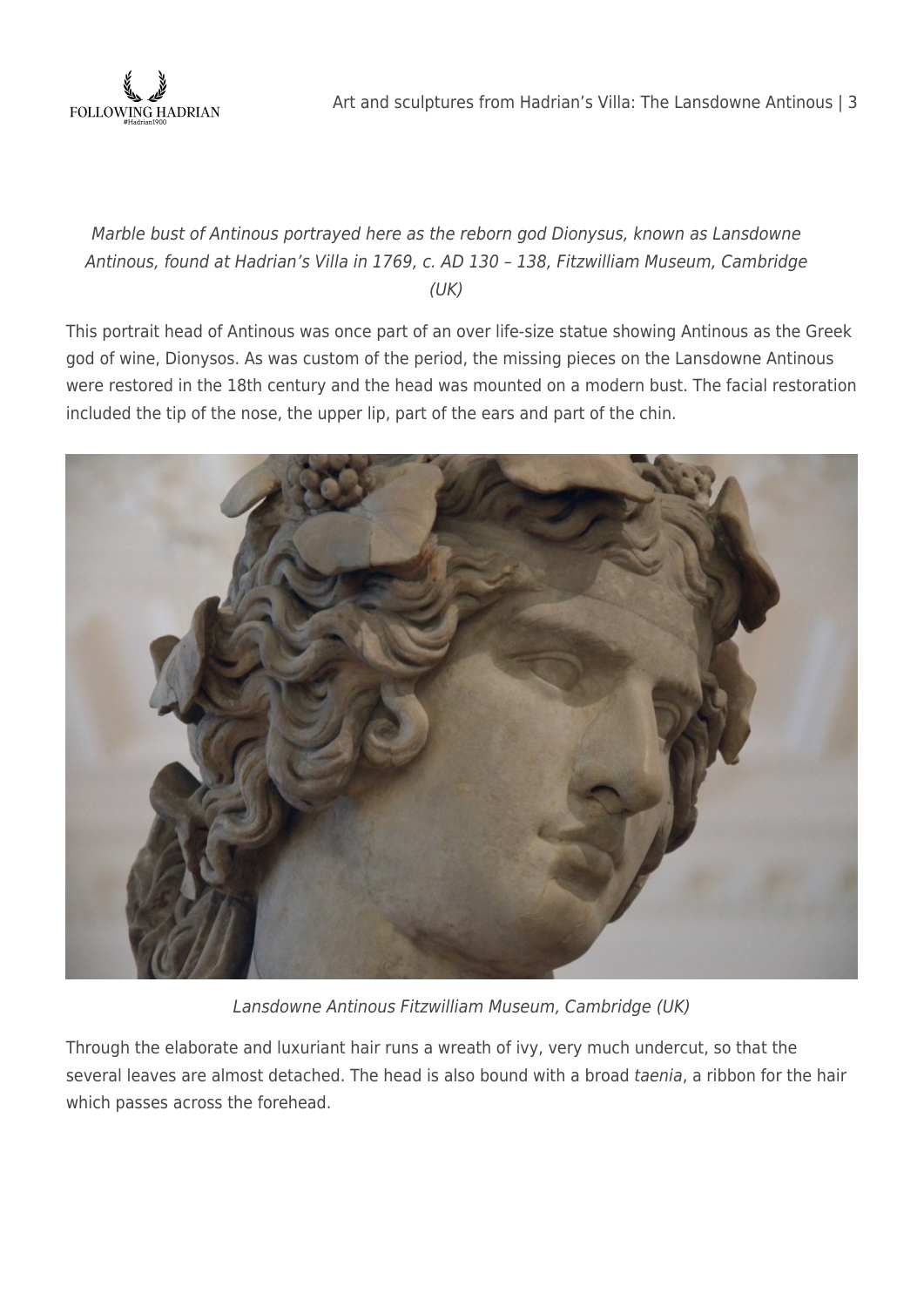



Lansdowne Antinous Fitzwilliam Museum, Cambridge (UK)

The Fitzwilliam Museum displays three other items from Hadrian's Villa in Tivoli; two pilaster capitals with ornate acanthus leaf decoration, and a relief (known as the [Lansdowne Relief](https://followinghadrian.com/2016/03/26/art-and-sculptures-from-hadrians-villa-the-lansdowne-relief/)) made from dark grey limestone and beautifully decorated with scenes from Greek mythology, all of which are connected to the sea.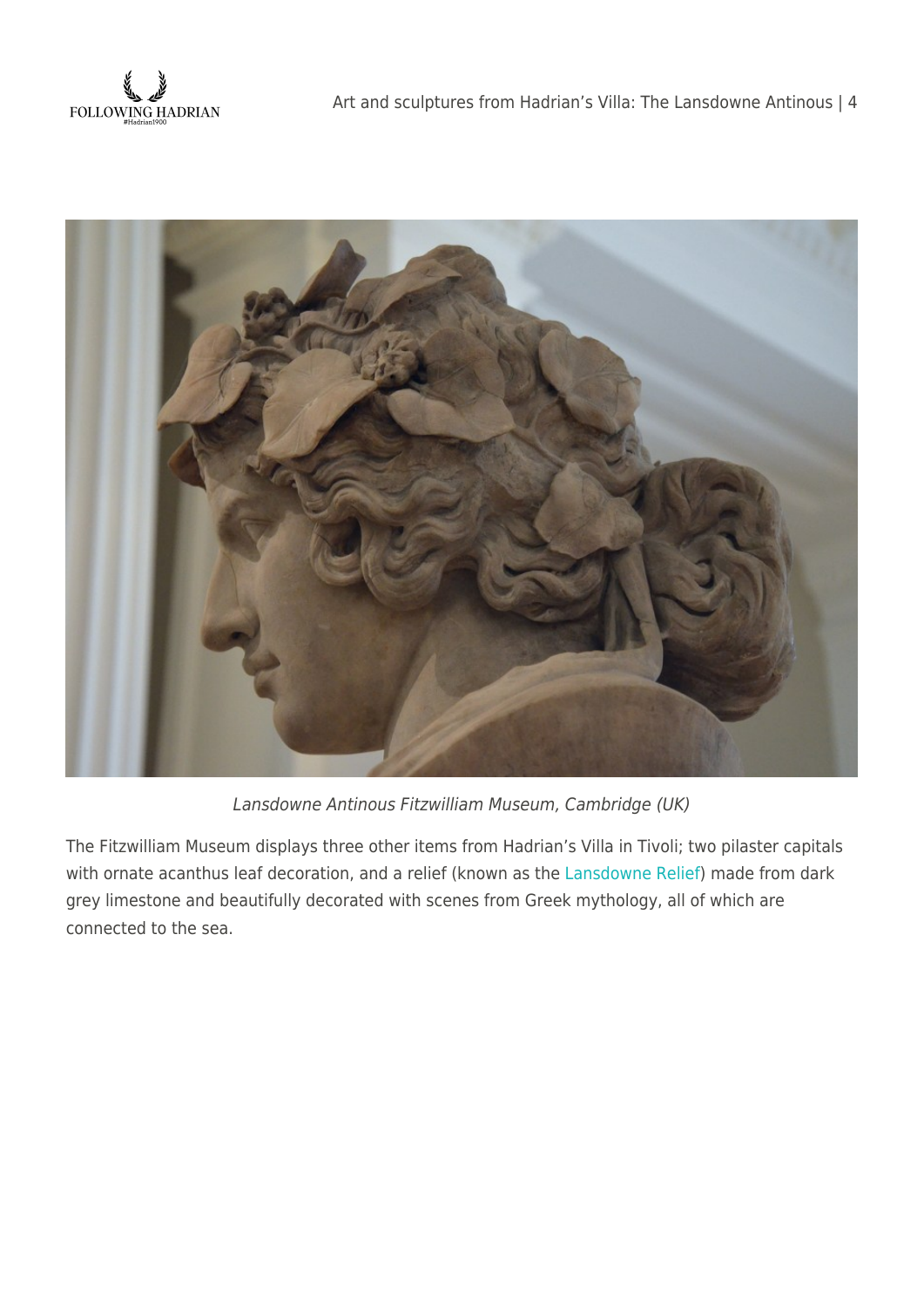

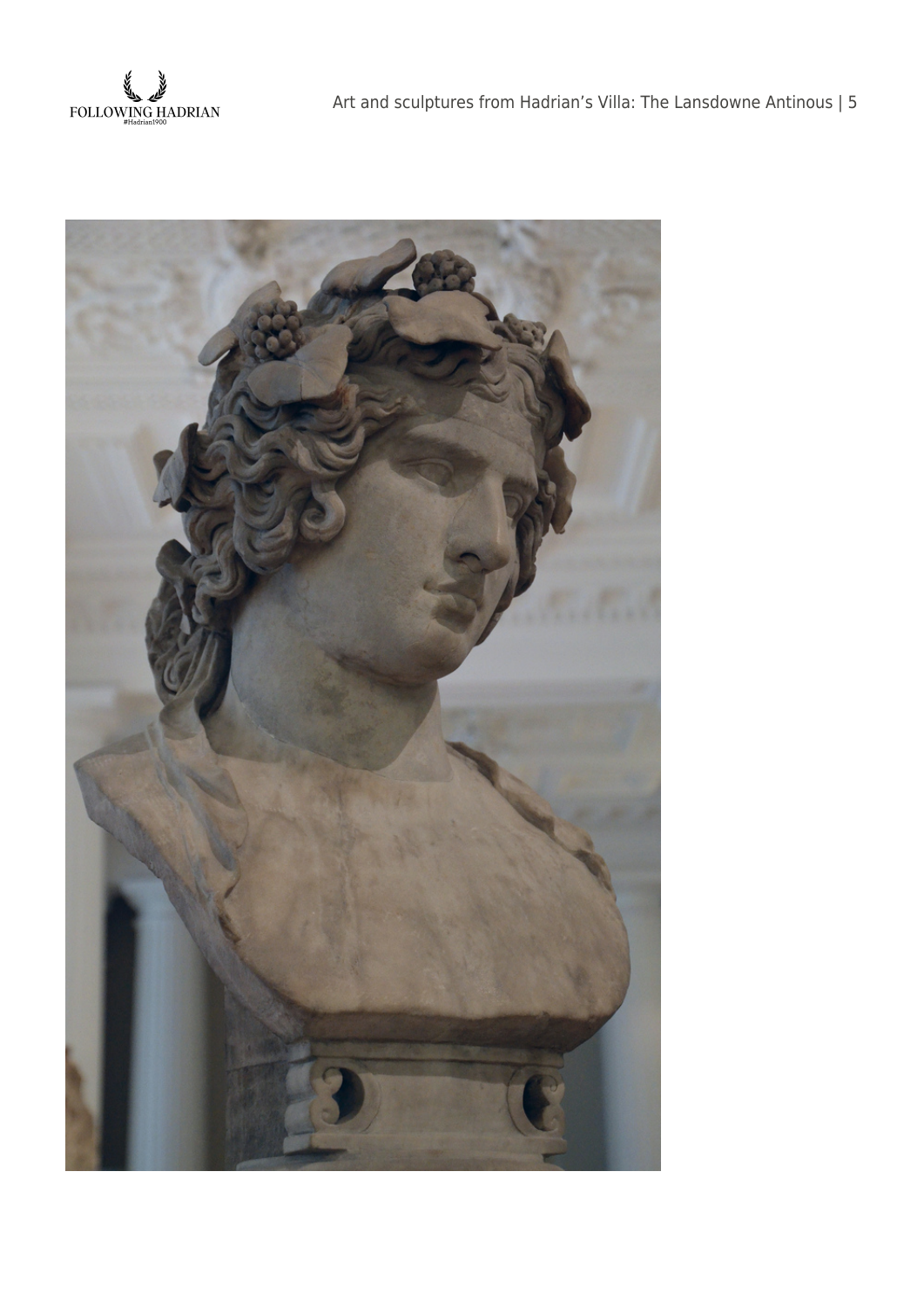

## Lansdowne Antinous Fitzwilliam Museum, Cambridge (UK)

Bibliography:

\*Christie's, The Lansdowne Collection of Ancient Marbles, London, 5 March 1930, p. 66, no. 101 \*A Catalogue of the Ancient Marbles at Lansdowne House, based upon the work of Adolf Michaelis Cat. no. 64 ([pdf\)](http://lcweb2.loc.gov/service/gdc/scd0001/2007/20078204002ca/20078204002ca.pdf)

\*C. W. Clairmont, Die Bildnisse des Antinous, Schweizeriches Institut in Rom, 1966, p. 16, no. 8

\*H. Meyer, Antinoos (1991) 116 ff. Nr. III 6 Taf. 104

\*L. Budde – R. Nicholls, A Catalogue of the Greek and Roman Sculpture in the Fitzwilliam Museum Cambridge (1964) 68 Nr. 10



The "Roman Room" of the Fitzwilliam Museum in Cambridge (UK)